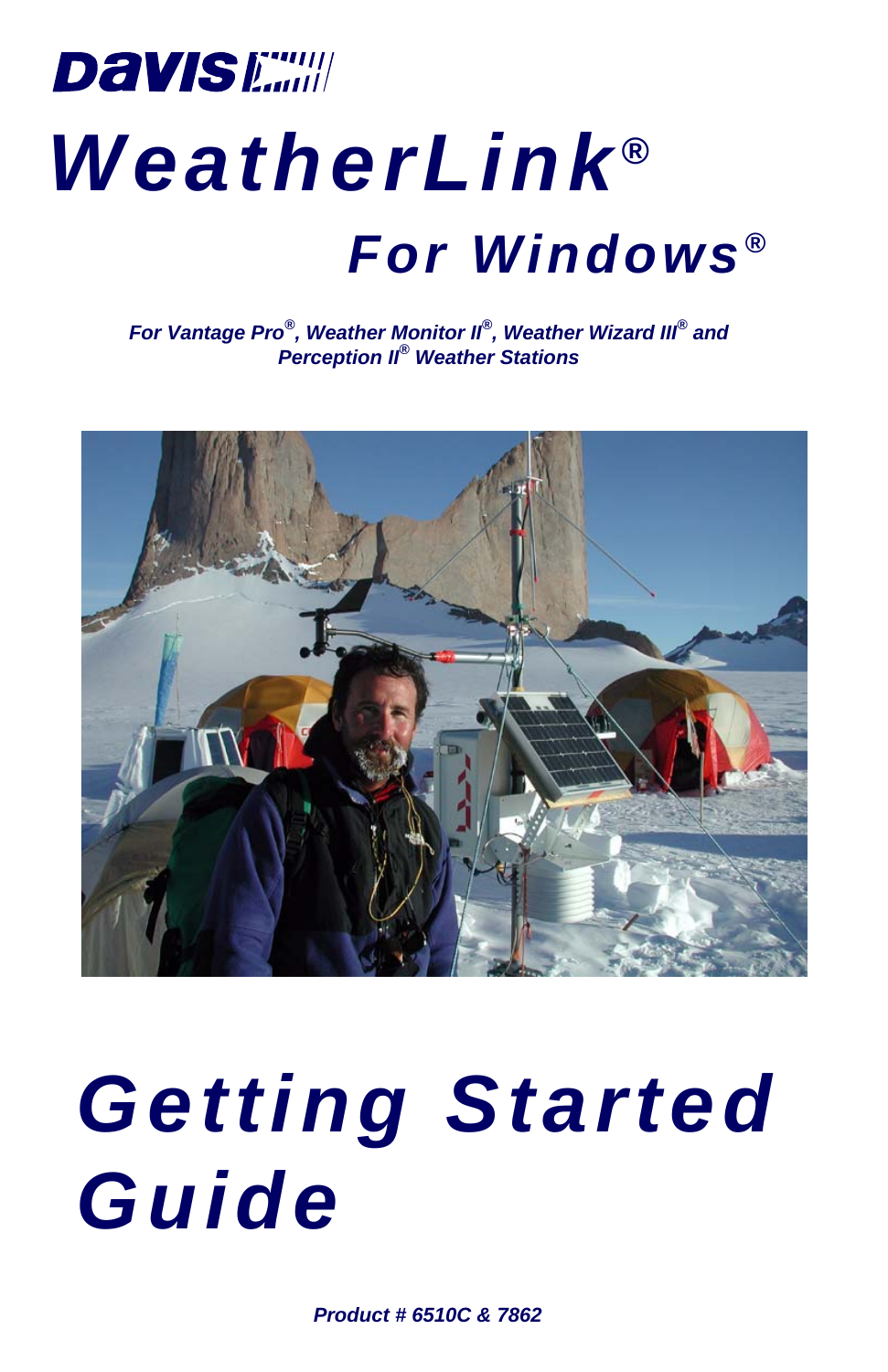#### **FCC Part 15 Class B Registration Warning**

This equipment has been tested and found to comply with the limits for a Class B digital device, pursuant to Part 15 of the FCC Rules. These limits are designed to provide reasonable protection against harmful interference in a residential installation. This equipment generates, uses and can radiate radio frequency energy and, if not installed and used in accordance with the instructions, may cause harmful interference to radio communications. However, there is no guarantee that interference will not occur in a particular installation. If this equipment does cause harmful interference to radio or television reception, which can be determined by turning the equipment on and off, the user is encouraged to try to correct the interference by one or more of the following measures:

- •Reorient or relocate the receiving antenna
- •Increase the separation between the equipment and receiver
- •Connect the equipment into an outlet on a circuit different from that to which the receiver is connected
- •Consult the dealer or an experienced radio/TV technician for help.

Changes or modifications not expressly approved in writing by Davis Instruments may void the user's authority to operate this equipment.

Product Number: 6510C, 7862 Davis Instruments Part Number: 7395.179 WeatherLink® for Windows Getting Started Guide Rev. A (June 18, 2003) © Davis Instruments Corp. 2003. All rights reserved.

Cover photo by Ronald Ross.

Vantage Pro, WeatherLink, Weather Monitor II, and Weather Wizard III are registered trademarks of Davis Instruments Corp. Hayes is a registered trademark of Hayes Microcomputer Products, Inc. Windows is a trademark of Microsoft Corporation.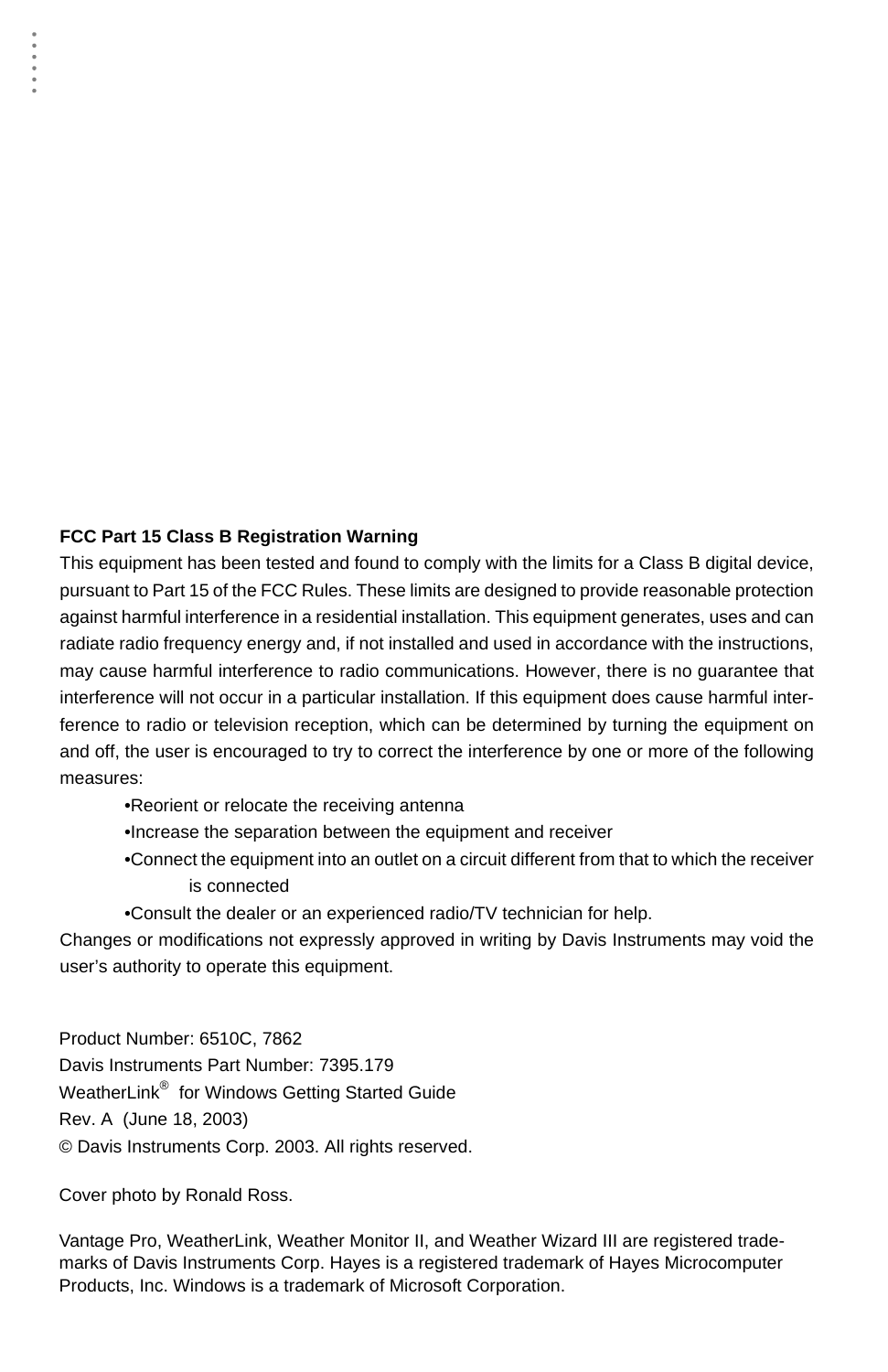# **Welcome to WeatherLink!**

Welcome to Davis Instruments' WeatherLink for Windows. WeatherLink's data logger and software connects a personal computer to your Davis weather station, allowing you to store, view, plot, analyze, export, and print your weather data.

The following Davis Instruments' weather stations are supported: Vantage Pro®, Vantage Pro Plus, Weather Monitor  $II^{\mathbb{B}}$ , Weather Wizard  $III^{\mathbb{B}}$ , and Perception  $II^{\mathbb{B}}$ .

# **Contents of Package**

Before continuing, please make sure your WeatherLink package contains the following listed items:

#### **WeatherLink for Vantage Pro (#6510C)**

- ▲ Data Logger for Vantage Pro
- $\triangle$  8' (2.4 m) cable with connector to link your station to your computer.
- ▲ 9-pin (DB-9) PC COM Port Adapter (blue) Use the 9-pin adapter to connect the data logger to a 9-pin serial port.
- **Note:** *If you need a 25-pin adapter, contact Davis Instruments Technical Support at 510- 732-7814.*
- ▲ Loopback connector The loopback connector is a short piece of cable with a phone plug at one end and a red plastic cap at the other.
- ▲ WeatherLink Software CD ROM

#### **WeatherLink for Monitor, Wizard and Perception (#7862)**

- ▲ Data Logger for Monitor, Wizard and Perception
- ▲ 9-pin (DB-9) PC COM Port Adapter (black) Use the 9-pin adapter to connect the data logger to a 9-pin serial port.
- **Note:** *If you need a 25-pin adapter, contact Davis Instruments Technical Support at 510- 732-7814.*
- ▲ Loopback connector The loopback connector is a short piece of cable with a phone plug at one end and a red plastic cap at the other.
- ▲ WeatherLink Software CD ROM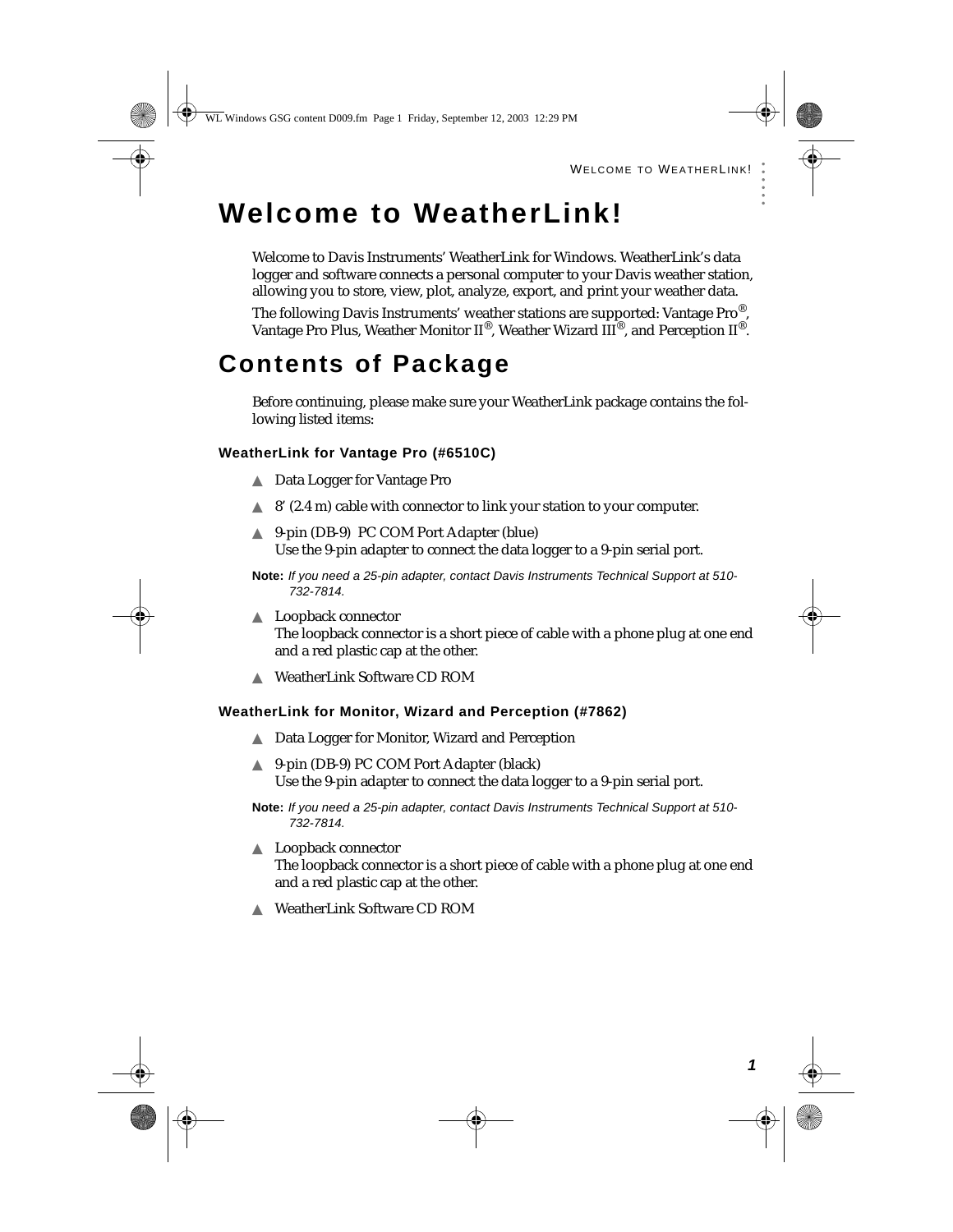# **Optional Accessories**

The following optional accessories, designed for use with WeatherLink, are available from your dealer or may be ordered directly from Davis.

- ▲ Telephone Modem Adapter For transmission of data from the data logger using a modem.
- ▲ Standard 4-Conductor Extension Cable For more flexibility in the placement of your console. Add one 40' (12 m) extension cable to extend the distance between your station and the computer. (48' (14.4 m) maximum)

# **Hardware Installation**

You can either install WeatherLink to use a direct, local connection between your computer and weather station, or you can install WeatherLink to use a modem connection to a remote weather station. Requirements and installation for each type of connection differ, and are explained separately below.

## **Hardware Requirements**

The required hardware differs depending on whether you are making a local connection or a remote modem connection.

### **Local Connection Hardware Requirements**

The following additional hardware is required for a local connection:

▲ Computer running Windows™ 95, 98, ME, NT 4.0, 2000, or XP with at least 5 MB of free disk space

The amount of disk space necessary depends on the archive interval. Database files containing data stored at a 30 minute archive interval require approximately 132K of disk space per month of data. The file size changes in a linear fashion depending on the archive interval. For example, data stored at a 1– minute interval requires approximately 3.9 MB per month while the data stored at a 2–hour interval requires approximately 33 KB per month.

- ▲ Windows-Compatible Display VGA minimum. SVGA or High (16-bit) Color recommended.
- ▲ One Free Serial Port

### **Remote Modem Connection Hardware Requirements**

In addition to the provided hardware and the computer equipment listed above, the following hardware is required for a remote modem connection.

- One external modem to connect to the data logger at the remote site.
- One internal or external modem connected to your computer
- Modems must be Hayes®–compatible and able to send data at 1200, 2400, 4800, 9600, or 19200 baud for use with Vantage Pro stations or at 1200 or 2400 baud for use with a Monitor II, Wizard III, or Perception II weather station.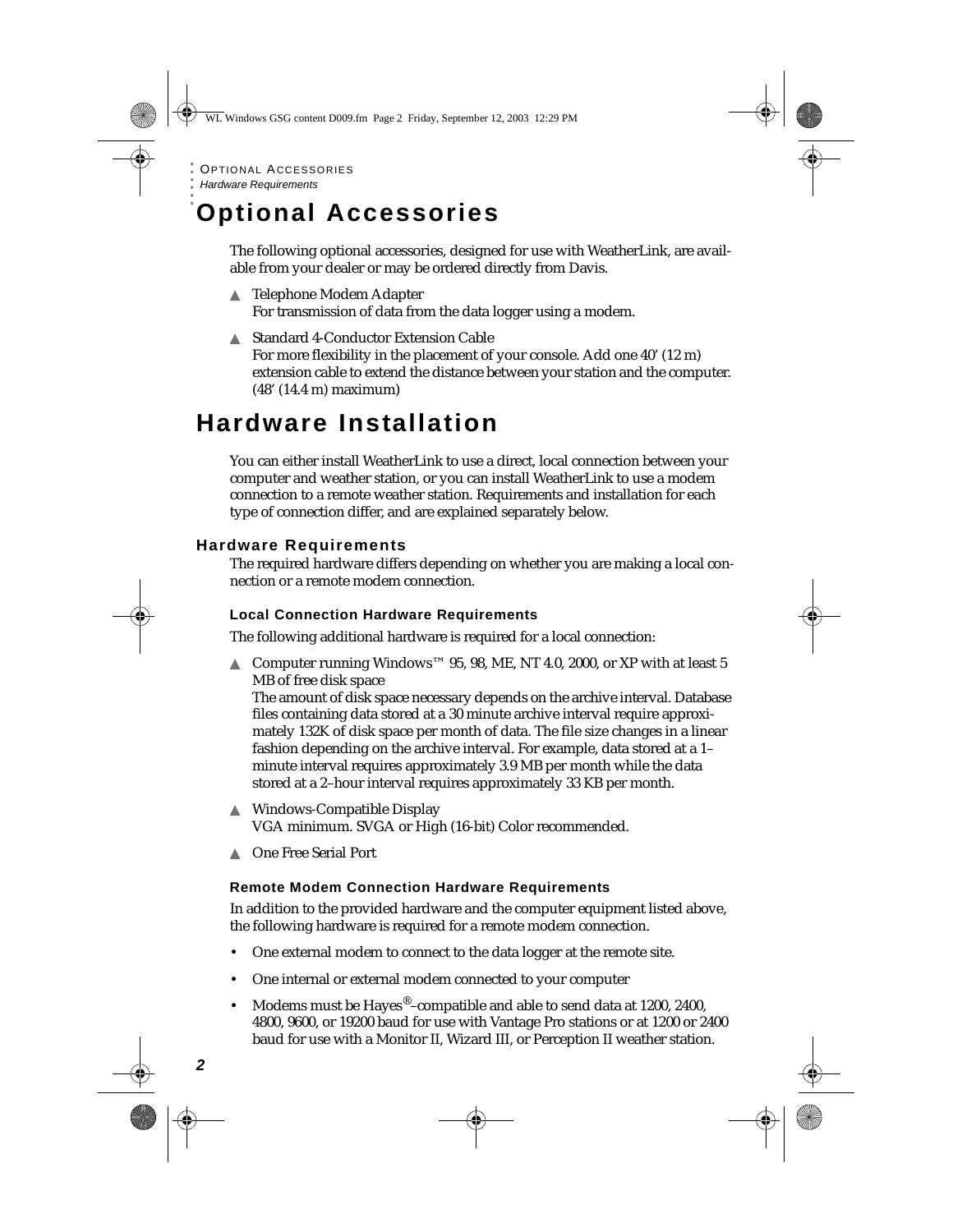#### ▲ Telephone Modem Adapter

The Telephone Modem Adapter is specially wired to provide the connection between the data logger and the modem.

- Use a #6533 adapter with Vantage Pro Stations.
- Use a #7870 adapter with Wizard III, Monitor II, and Perception stations.

### **A Few Notes About Remote Modem Connections**

If you use a remote modem connection, WeatherLink will automatically dial the station whenever you initiate a program action that requires the software to talk to the station.

| WeatherLink for Vantage Pro 04/24/01 12:26p: Dave      |        | $-1$ o |
|--------------------------------------------------------|--------|--------|
| Setup Reports Window Help<br>File                      |        |        |
| 同病同<br>m<br><br>none<br>国<br>W<br>والماليات<br>فطلعهما | Î<br>Æ |        |
|                                                        |        |        |
|                                                        |        |        |
|                                                        |        |        |

#### *Toolbar with On-Line Icon*

While connected to a remote station, an "On-Line" icon appears in the toolbar. This icon indicates that you are on-line and may be used to hang up a remote connection. To hang up, choose the On-Line icon from the toolbar or choose Hang Up from the File menu.

By default, WeatherLink will hang up the connection to the modem after one minute without any communication with the station. Use the Serial Port dialog box in the Setup menu of WeatherLink to change this default value. (See the WeatherLink help files for more on this subject.)

**Note:** *WeatherLink will not hang up the phone line if the bulletin, summary, or other windows receiving real-time data from the console are active.* 

# **Local Connection for Vantage Pro**

The instructions below explain how to make a typical local connection between your Vantage Pro station and your computer.

**Note:** *If you extend the cable run beyond 48' (14.4 m), the software may have difficulty communicating with the station.*

**1. Enter the console's Setup Mode by pressing and holding the DONE key, then pressing the "DOWN arrow" key.** 

Entering Setup Mode ensures that the station is not writing any data and saves the current daily totals, highs, and lows to memory.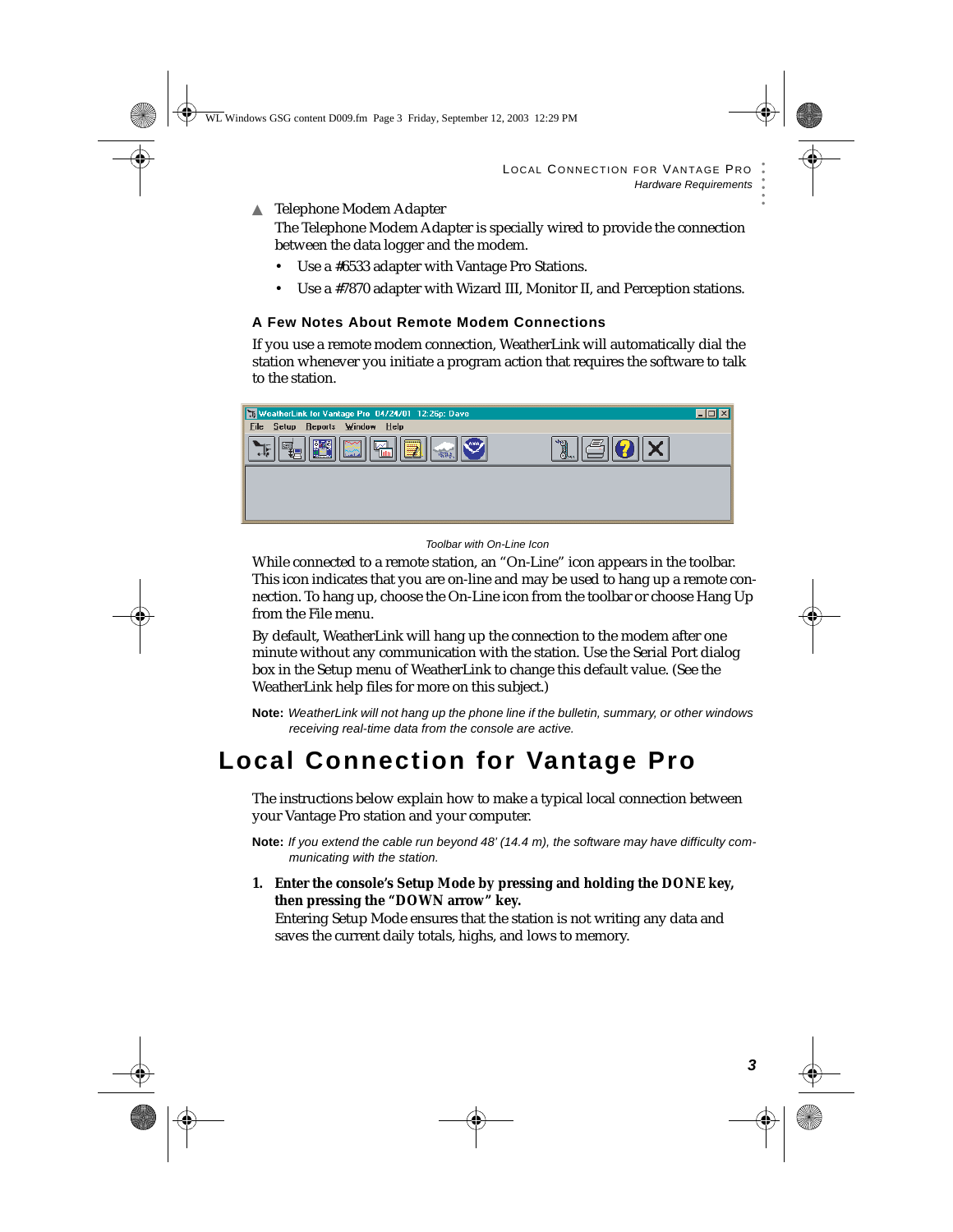**2. Remove the battery cover from the console back and remove all power by removing the batteries and AC-power adapter, if present.**

Failure to remove power to the console before installing the data logger may cause damage to the data logger or console.



*Connecting your Computer Directly to your Weather Station*

### **3. Carefully insert the data logger into the large receptacle jack marked**  *EXPANSION* **inside the battery compartment**

Guide the data logger cable through the square slot below the receptacle.

**CAUTION:** *Make sure that whenever you connect or disconnect the logger from the console that the console is NOT powered up. Plugging or unplugging the data logger while power is applied can lock up or damage the logger.*

**4. Restore power to the weather station by reinstalling the batteries and reattaching the power adapter, if present.**

The weather station should beep three times; each beep should occur within about one second of the others.

- **5. Replace the battery cover, ensuring that the data logger cable exits through the square slot.**
- **6. Locate a free serial port on the back of your computer and connect the blue DB9 to the port.**
- **7. Insert the cable plug at the end of the short cable coming from the data logger into the receptacle on the end of the 8' cable. Then insert the cable plug on the end of the 8' cable into the DB9 adapter.**

The cable connecting the data logger to the computer is 8' (2.4 m) long. If you need to place the station console more than 8' from the computer, use a 40' (12 m) standard 4-conductor extension cable. Do not attempt to use more than 40' of extension cable, or the data logger may have difficulty communicating with the computer.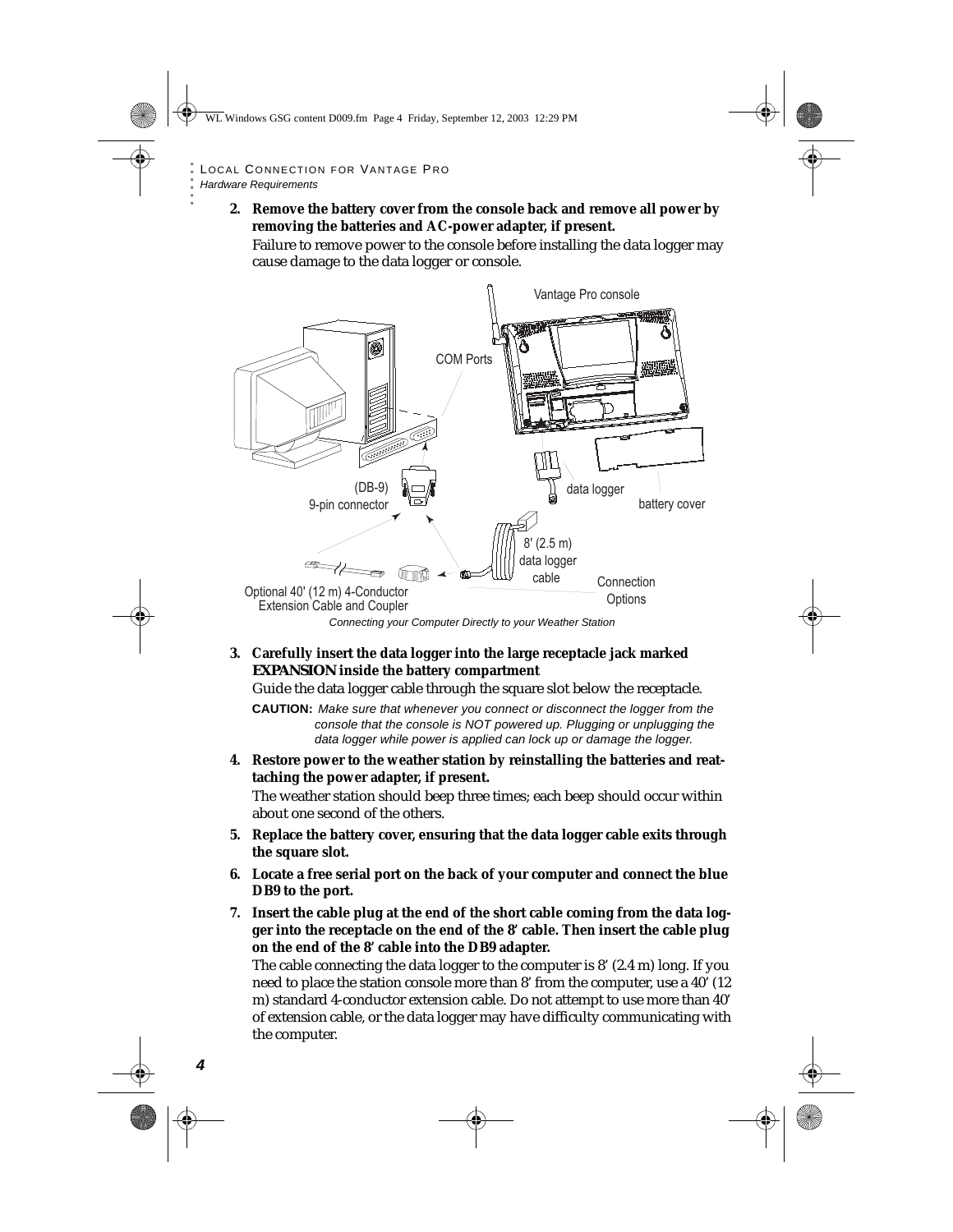- **Note:** *You do not need to keep the console connected to the computer for the logging to work. You can connect the cable to the computer when you're ready to download, then disconnect it if you want to place the console somewhere else. However, you can only run WeatherLink's bulletin, summary, or other real-time windows if the console is attached to the computer.*
- **8. Check the Baud rate settings on the console.**

Enter the console SETUP mode by pressing and holding the DONE key, then pressing the DOWN arrow key. Use the BAR and DONE keys to scroll to the Baud Rate screen. The Baud Rate setting here on the console must be same as that set in the WeatherLink software. Use the UP and DOWN arrow keys to change the baud rate setting, if needed. Press and hold DONE to return the console to current weather mode.

# **Remote Connection for Vantage Pro**

Use a remote modem installation to connect your computer to a remote Vantage Pro station. A remote modem installation involves connecting the data logger to the weather station and to a modem at the station console site and connecting your computer's modem to a phone line, which will allow you to dial the weather station.

**Note:** *Before installing the console and modem at a remote location, test the data logger and connection first using a direct connection like that shown in the section above.*

#### **Remote Modem Installation Instructions**

**1. Install and set up an internal or external modem (according to the instructions supplied by the manufacturer) for use with your computer.** Make a note of the COM port used by the modem. You will need this information when entering serial port settings for the station.

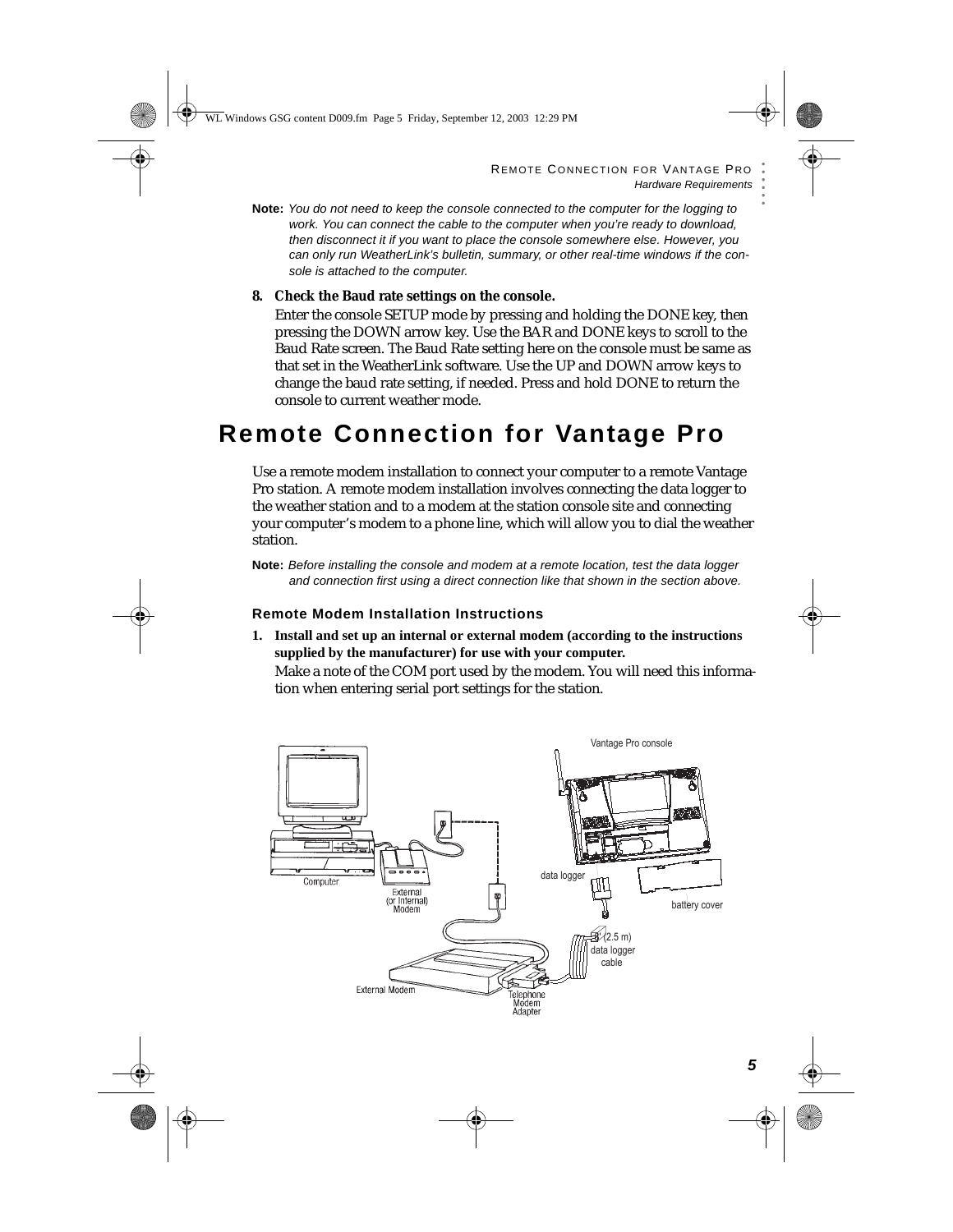**2. At the station console site, put the external modem in a location where it can connect to both the logger and a phone jack and plug it into the phone jack. IMPORTANT: DO NOT TURN THE MODEM ON AT THIS TIME.**

The cable connecting the data logger to the modem is 8' (2.4 m) long. If you need to mount the station console more than 8' from the modem, use a 40' (12 m) standard 4-conductor extension cable. Do not attempt to use more than 40' of extension cable, or the data logger may have difficulty communicating with the modem.

- **3. Plug the external modem into the phone jack.**
- **4. Place the console in setup mode.**

Press and hold the DONE key, then press the DOWN arrow key. Entering Setup Mode ensures the station is not writing any data to memory and saves all current highs, lows, and daily totals.

- **5. Remove the battery cover from the console back and remove all power by removing the batteries and AC-power adapter, if present.** Failure to remove power to the console before installing the data logger may cause damage to the data logger or console.
- **6. Carefully insert the data logger into the large receptacle jack marked**  *EXPANSION* **inside the battery compartment**

Guide the data logger cable through the square slot below the data logger receptacle.

**CAUTION:** *Make sure that whenever you connect or disconnect the data logger from the console that the console is NOT powered up. Plugging or unplugging the data logger while power is applied can damage or lock up the data logger.*

- **7. Connect the blue Telephone Modem Adapter to the external modem.** Do not use a DB25 (not included) adapter and a gender changer to attach the logger to a modem because it will not work. Do not use a black Davis telephone modem adapter, either, as it will not work with the Vantage Pro.
- **8. Insert the cable plug at the end of the cable into the Telephone Modem Adapter.**
- **9. Restore power to the weather station by reinstalling the batteries and reattaching the power adapter, if present.**

The weather station should beep three times; each beep should occur within about one second of the others.

- **10. Replace the battery cover, ensuring that the data logger cable exits through the square slot.**
- **11. Turn the modem ON.**

Turning the modem on at this point allows it to receive the modem initialization string from the console.

**12. Set the baud rate on the Vantage Pro console.** 

Enter Setup on the console by pressing and holding the DONE key, then pressing the DOWN arrow key. Use the BAR and DONE keys to scroll through the setup screens until you reach the BAUD RATE setup screen.

**CAUTION:***The Baud Rate setup screen will only appear if you have installed the data logger.*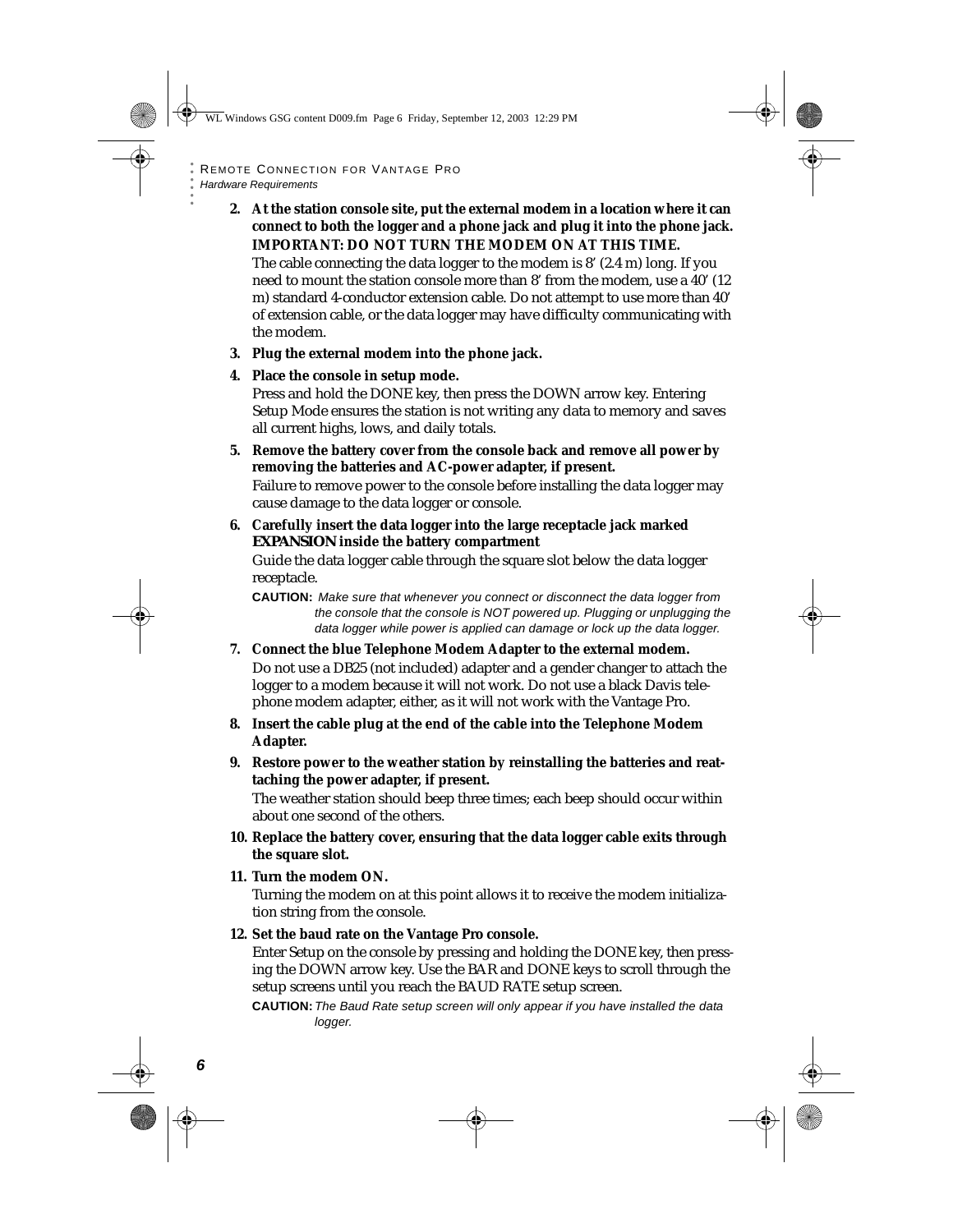- ▲ **Use the up and down arrows to set the desired baud rate.**  Use the fastest baud rate your modem can handle. 19200 is the fastest baud rate available and is the default setting on the console.
- ▲ **Press DONE when you've got the correct baud rate on the console screen.** Pressing DONE in this screen sends the initialization string to the modem, so you don't have to turn the console on and off again.

# **Local Connection for Monitor, Wizard and Perception**

The instructions below explain how to connect your Weather Monitor II, Weather Wizard III, or Perception II weather station directly to your computer.

**Note:** *If you extend the cable run beyond 48' (14.4 m), the software may have difficulty communicating with the station.*



*Typical Local Connect for Original Weather Stations*

### **1. Make a note of the barometric pressure, total rainfall, and (if applicable) calibration numbers.**

You must remove power from the weather station console to install the data logger. Removing power will cause these stored weather values to be erased. Use WeatherLink to reenter these values after restoring power to the console.

- **2. Remove the mounting base from the console.**
- **3. Remove all power from the console by removing the power adapter and battery backup.**

Failure to remove power before installing the data logger may cause damage to the data logger and/or console.

**4. A small switch near the data logger cables controls the baud rate. The default setting is 2400 baud. If you need to run at 1200 baud, change the setting before connecting the data logger to the console.**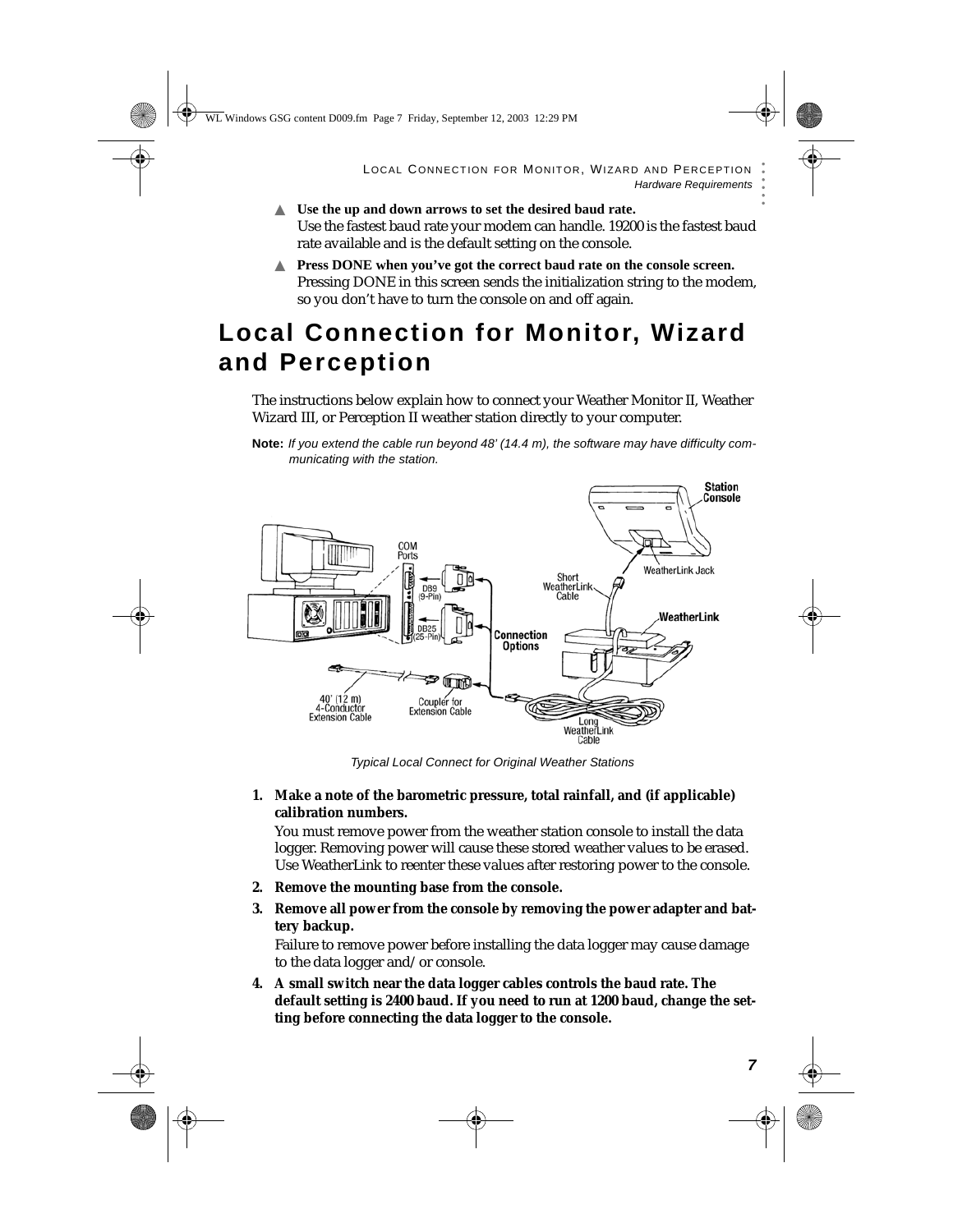- **5. Connect the short data logger cable to the cable jack marked "WeatherLink" on the bottom of your weather station console.**
- **6. Restore power to the console by reattaching the power adapter and battery backup.**

The console should beep three times. The third beep, which should occur within 30 seconds, indicates that the data logger is operating correctly.

**7. Place the data logger inside the mounting base.**



*Placing Data Logger Inside Base*

- **8. Reattach the mounting base to the weather station.** As you do so, guide all the cables through the slots on the mounting base.
- **9. Locate a free serial port on the back of your computer and connect the black DB9 adapter to the port.**
- **10. Connect the long data logger cable to the DB9 adapter connector.**

The cable connecting the data logger to the computer is 8' (2.4 m) long. If you need to place the station console more than 8' from the computer, use a 40' (12 m) standard 4-conductor extension cable. Do not attempt to use more than 40' of extension cable, or the data logger may have difficulty communicating with the computer.

# **Remote Connection for Monitor, Wizard and Perception**

You can connect your computer to a remote weather station using a modem. This involves using the data logger to connect the weather station console to a modem at the remote site. Your computer can then use a modem to communicate to the remote weather station via a phone line.

**At Your Computer:**

- **1. If you don't have a modem, install and set up an internal or external modem according to the instructions supplied by the manufacturer.**
- **2. Connect the modem to the phone line.**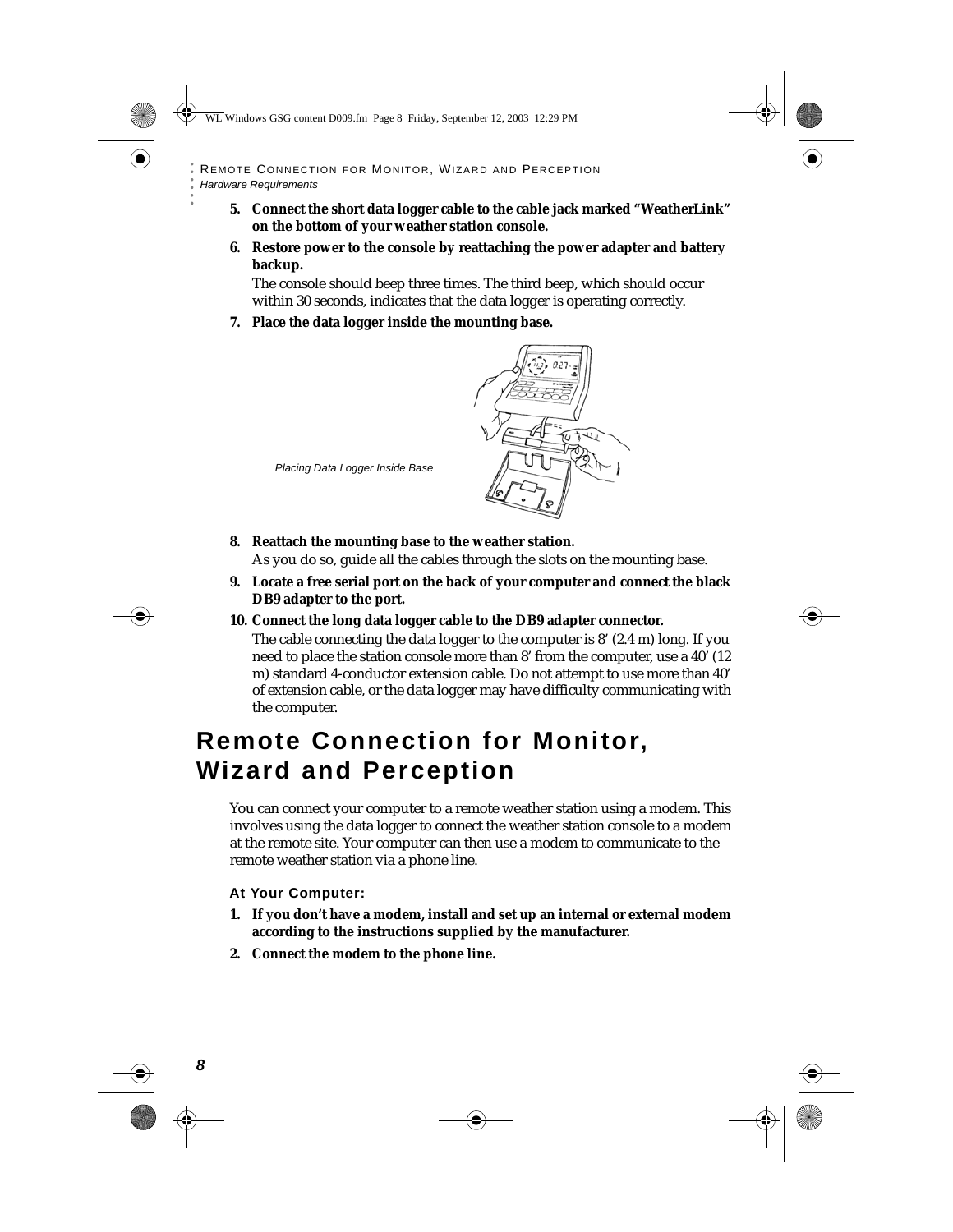#### **At Your Weather Station Console:**

**3. Make a note of the barometric pressure, total rainfall, and (if applicable) calibration numbers.** 

You must remove power from the weather station to install the WeatherLink data logger, which will cause these values to be erased. Use WeatherLink to reenter these values after restoring power to the station.

- **4. Place the external modem in a location where it can connect to both the data logger and the phone jack. Do not turn the modem on at this time.**
- **5. Remove the mounting base from the weather station.**
- **6. Remove all power from the weather station by removing the power adapter and battery backup.**

Failure to remove power before installing the data logger may cause damage to the data logger and/or station.



*Typical Remote Installation for Original Weather Stations*

- **7. A small switch on the data logger near the cables controls the baud rate. The default setting is 2400 baud. If you need to run at 1200 baud, change the setting before connecting the data logger to the console.**
- **8. Connect the short data logger cable to the cable jack marked "WeatherLink" on the bottom of your weather station console.**
- **9. Connect the blue Telephone Modem Adapter to the external modem.** The Telephone Modem Adapter (#7870) is required to use the data logger with a modem. A standard DB25 connector with a gender changer will not work. The blue Telephone Modem Adapter (#6533) supplied for Vantage Pro stations will not work either.
- **10. Connect the long data logger cable to the Telephone Modem Adapter.**
- **11. Turn the modem on.**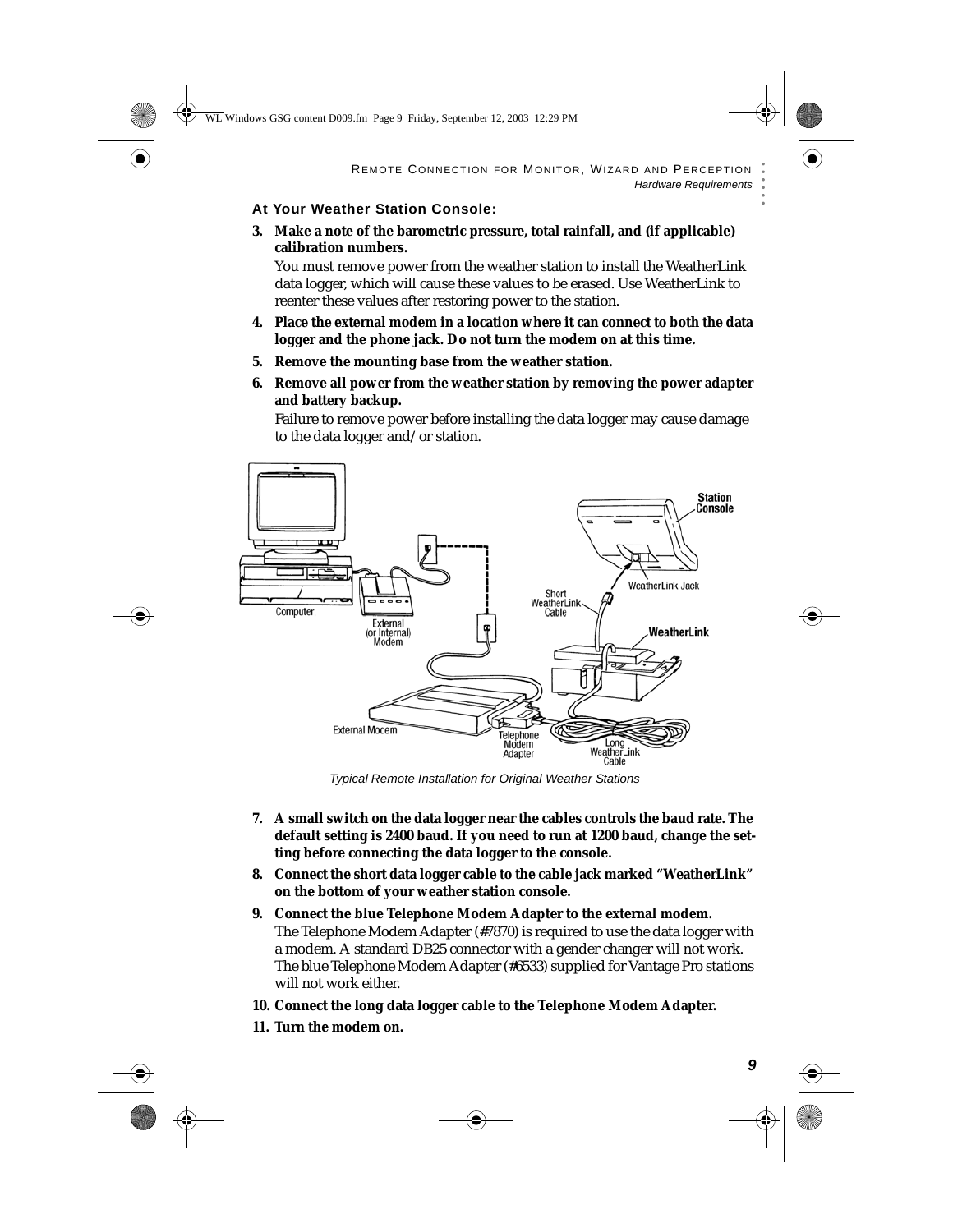**Note:** *It is very important to follow the order of these instructions. The modem must be connected and turned on before you apply power to the weather station console.*

**12. Restore power to the weather station console by reattaching the power adapter and battery backup.**

The weather station should beep three times. The third beep, which should occur within 30 seconds, indicates that the WeatherLink is operating correctly.

**13. Place the data logger inside the mounting base.**

#### **14. Reattach the mounting base to the weather station.**

As you do so, guide all the cables through the slots on the mounting base.

*Placing Data Logger Inside Base*

# **Software Installation and Setup**

It is easy to install and setup WeatherLink on your computer.

### **Installing the Software**

- **1. Place the Install Disk in your CD ROM drive.**
- **2. The install program should start automatically. If the install program does not start, choose Run from the Start menu, type D:\SETUP (or E:\SETUP, substituting the correct drive letter for D or E), and choose OK to begin the installation.**
- **3. Follow the on-screen prompts to complete the installation.**

#### **Running the Software**

To run the software, double-click on the WeatherLink icon. If you have no stations in the program directory when you run the software, the software will prompt you to add a station (see below for details). If you have more than one station in the program directory when you run the software, the software will automatically open the last station that was opened.

**Note:** *To get the most use out of your WeatherLink software, please refer to the Weather-Link Help.*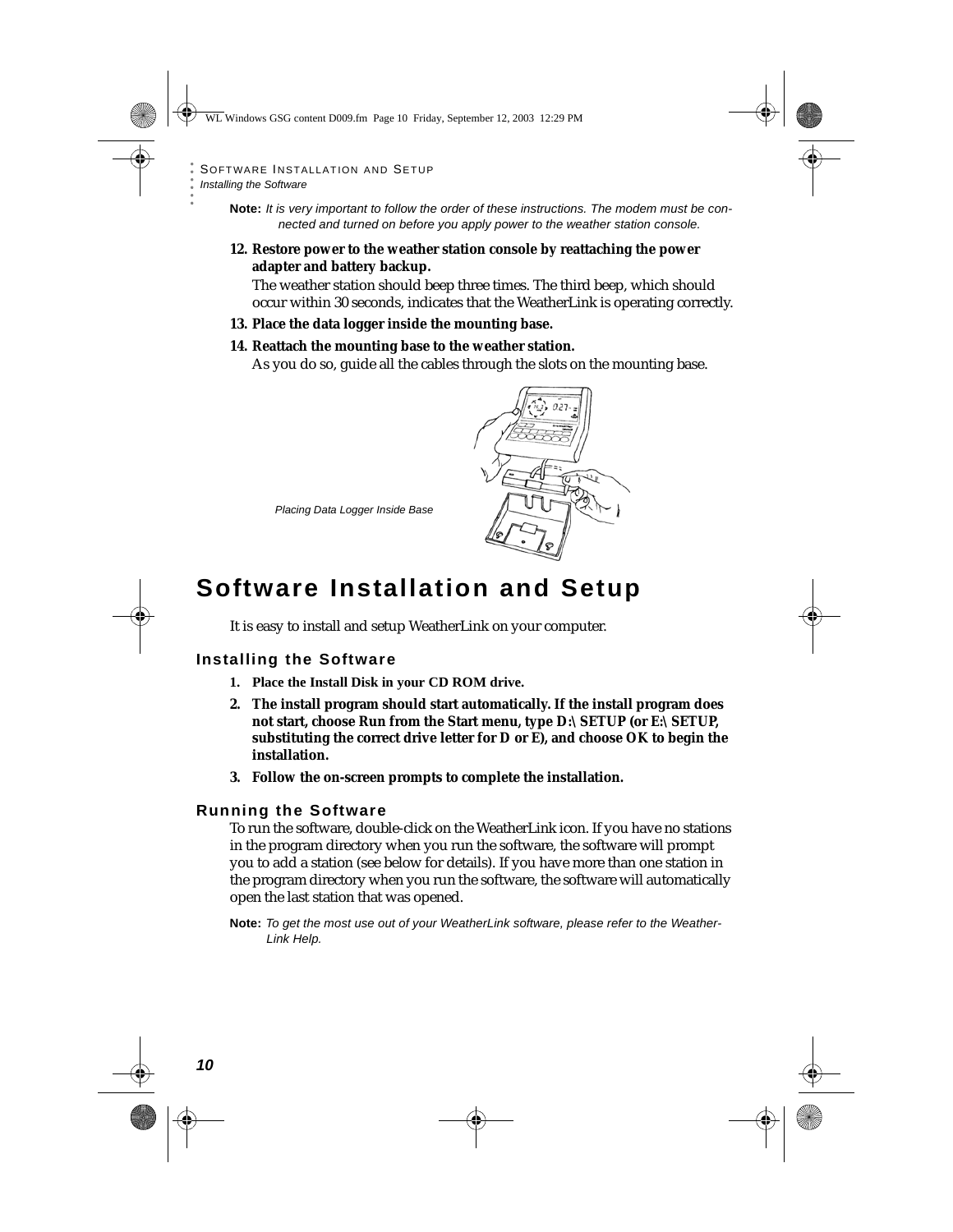### **Station Setup**

To interact with your station, you must add your station to WeatherLink's database, which means naming the station, configuring the software to work with that station and with your computer hardware, and setting station values such as time, barometric pressure, total rainfall, and calibration numbers.

### **Adding a Station**

**1. Choose New Station from the File menu.**

The software opens the Add New Station dialog box.

**2. Type the station name into the text box.**

The station name may be up to 40 characters/spaces long. Note that the software uses the first eight characters of the station name (not counting spaces or punctuation marks) as the name of the directory into which it saves this station's database and configuration files. The first eight characters of each station name must, therefore, be unique.

### **3. Choose OK.**

The software saves the station, creates a directory and subdirectories for that station, and prompts you to indicate whether you want to enter the walkthrough procedure.

### **About the Walkthrough**

The software includes a station setup walkthrough that steps you through the station configuration procedure. After adding a new station, the software automatically asks you whether or not you want to be walked through the configuration procedure. You can, of course, choose No and set up the station by choosing all of the necessary commands from the menus. A Walkthrough command is included in the Setup menu that lets you enter this procedure at any time.

**Note:** *When necessary, the software will automatically dial a phone modem station.* 

If you choose Yes to begin the walkthrough, the software takes you through the the setup process, one dialog box at a time. The walkthrough may vary depending on your station's configuration.

At each step in the walkthrough procedure, the software will provide confirmation boxes prompting you to indicate whether or not you wish to continue. To continue, choose OK. To skip any step and move to the next, choose Skip. To cancel the entire walkthrough procedure, choose Cancel.

# <span id="page-12-0"></span>**Finding the Correct Serial Port**

The software includes a procedure for locating the serial port to which your station is connected or determining whether that serial port is working. Using the Loopback command (as opposed to Test) will help you find the correct port and determine whether the serial port or the data logger is causing a communication problem. The loopback function will also detect and report the presence of any modems.

To use this procedure, you will need the loopback connector (the short cable with a phone jack on one end and a red plastic tip on the other) supplied with Weatherlink.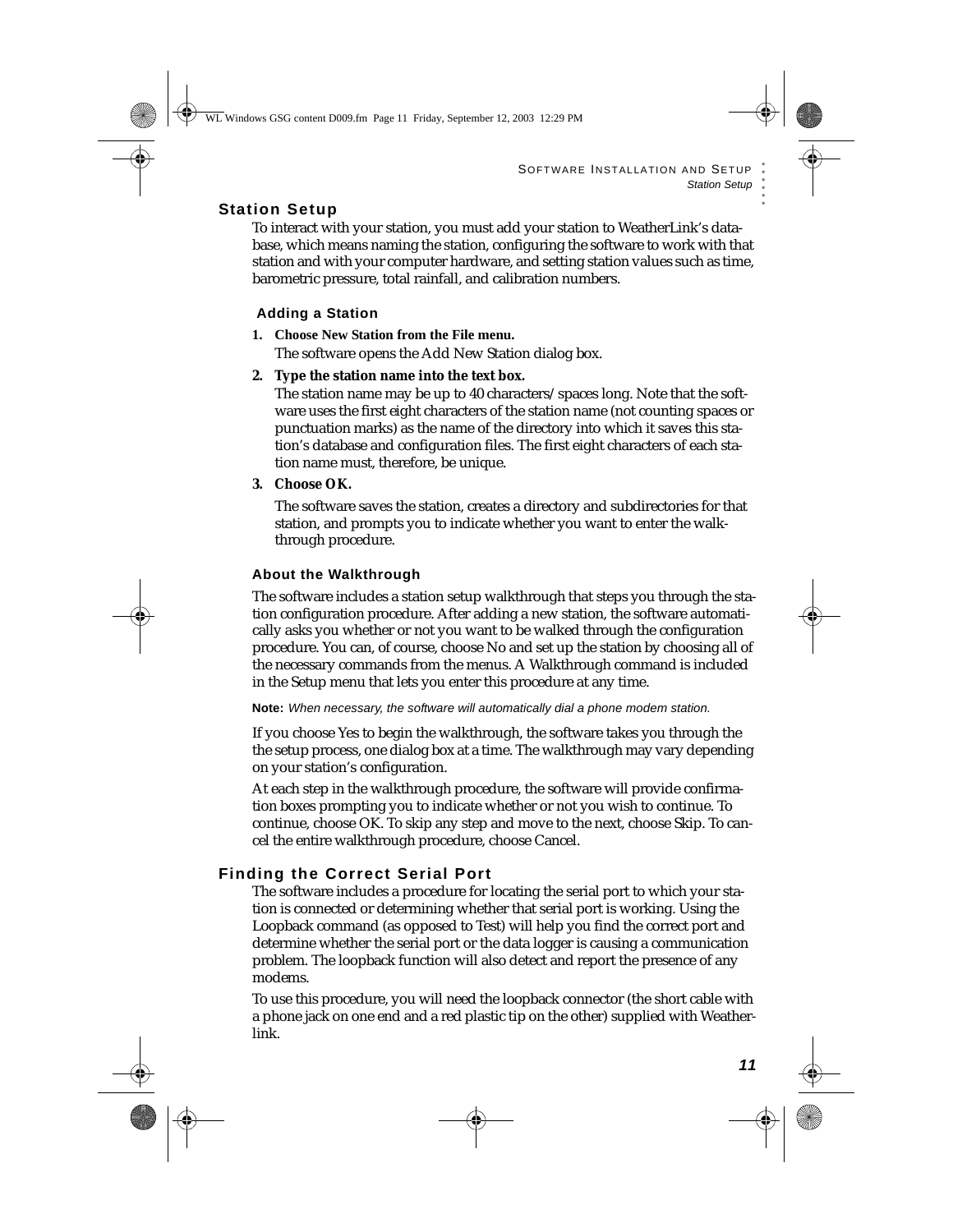- **1. If necessary, disconnect the cable between your station and the adapter connected to the COM port.**
- **2. Insert the loopback connector into the adapter.**
- **3. In WeatherLink, click on Serial Port in the Setup menu.** The software opens the Serial Port dialog box.



The software will search all standard serial ports and inform you of the COM port at which the loopback connector is located.

The software automatically selects the correct COM port for you in the Serial Port dialog box. If it cannot find the loopback connector at any COM port, your serial port may not be working. Consult your computer documentation for help.

# **Updating Previous Versions**

WeatherLink versions 5.2 and later use a different record structure for storing data. This change makes WeatherLink 5.2 and later versions incompatible with the data files from earlier releases.

The following procedures explain how to convert older WeatherLink data files (WeatherLink 3.x, 4.x, 5.0 and 5.1) for use with WeatherLink 5.2 and later. If you are updating from version 5.0 or 5.1, there are also instructions on how to retrieve additional existing data from your Vantage Pro data logger and incorporate it with your weather data files.

### **Database Conversion**

If you have an existing weather database from WeatherLink 5.1 or earlier (including versions of WeatherLink 3.x and 4.x), there are two ways you can convert those files for use by WeatherLink 5.2+.

# **Convert a WeatherLink Station**

This method converts all the data files in an existing WeatherLink station directory and retains the previously entered station configuration data.

- 1. Install the new version of WeatherLink in a new program folder.
- 1. Copy the station folder from your previous WeatherLink program folder to your WeatherLink 5.2+ program folder.
- 2. Use the WeatherLink Open Station command in the File Menu to open the copied station folder.

WeatherLink automatically detects that the station was created by a previous version of the software and asks if you want to convert the data and station.

3. Choose OK to convert the station configuration, including the weather data files.

WeatherLink automatically creates a backup copy of the old files and then converts them for use by WeatherLink 5.2+.

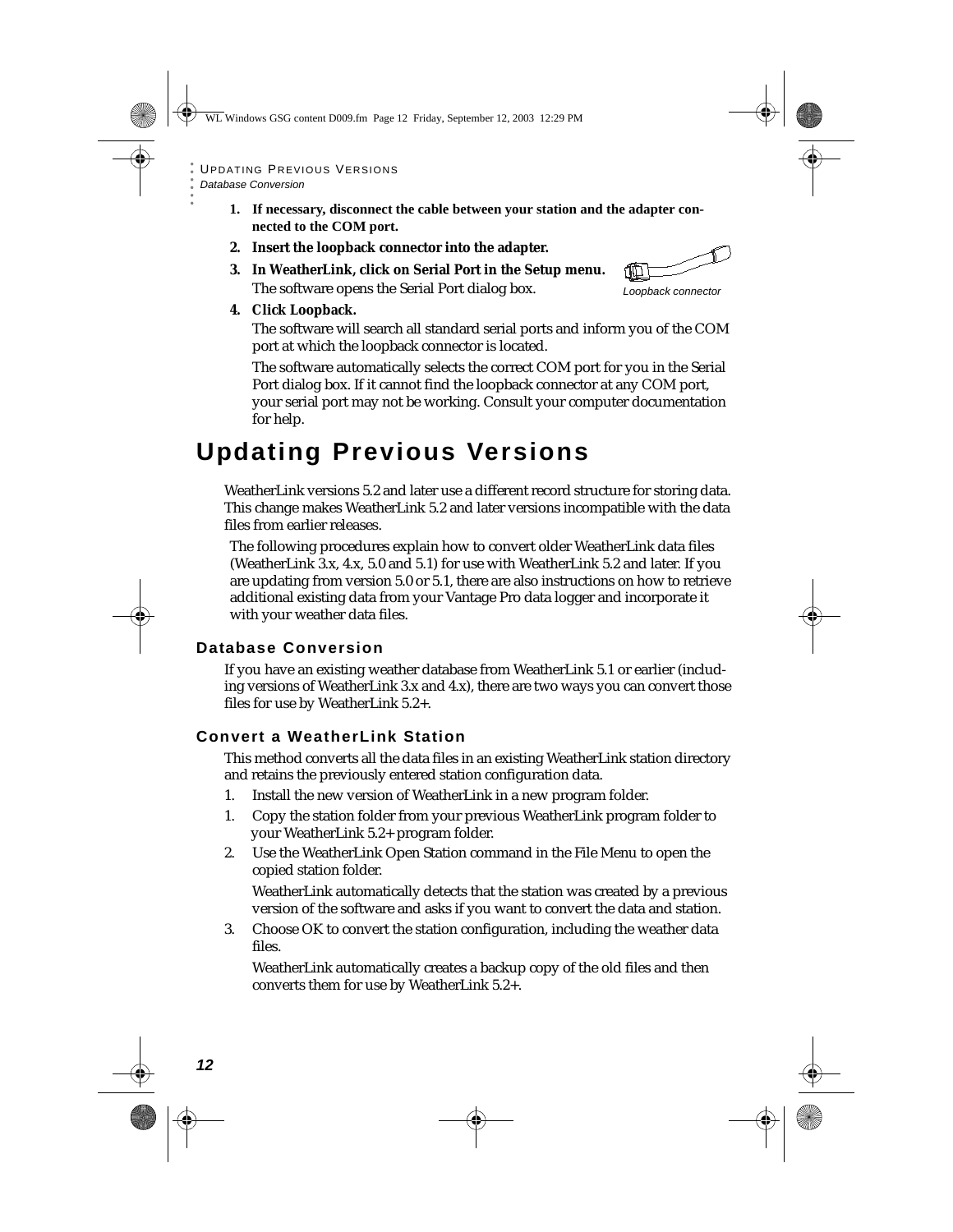### **Import Data Files**

This method allows you to select individual files or groups of files to be converted for use by WeatherLink 5.2+.

- 1. Open WeatherLink 5.2+ and choose Import Database Files from the File menu.
- 2. Select the data files you want to import.

You can select one file or multiple files in the same folder.

- 3. Choose OPEN to have the selected files converted. They will be put into a subdirectory called "Converted Database Files".
- 4. Copy the converted files to your station directory.
- 5. You will need to reopen your station in WeatherLink before you will be able to see the converted data files.

# **Retrieving 5.0 and 5.1 Data From the Data Logger**

The archive memory in your Vantage Pro WeatherLink data logger contains data not used by WeatherLink 5.0 or 5.1, such as UV, solar radiation, rain rate, and ET. Depending on your archive interval, you may have up to 200 days of this data in your logger.

To incorporate this data into your WeatherLink 5.2+ data files:

- 1. Choose New Station in the File menu to create a temporary weather station folder.
- 2. Choose Download in the File menu or click on the download icon.

WeatherLink will do a full download of all data stored in the data logger.

- 3. Choose Browse in the Window menu or click on the Browse icon.
- 4. Scroll to the beginning of the data file, and write down the time and date of the first entry in the database.
- 5. Open your original WeatherLink station using the Open Station command in the File menu.
- 6. Choose Browse in the Window menu or click on the Browse icon.
- 7. Choose Delete Records in the Browse Menu
- 8. Select the records for all the days following the earliest date in your temporary station database.

**Note:***Do not select the records for the day on which your temporary database begins. We will individually delete the records for that day in the next step.*

9. In the Browse Window, you will need to individually select and delete each record in the data base that is dated after the earliest record in your temporary database.

**Note:***WeatherLink only downloads data for dates and times not already in the database. Deleting records allows it to download new data.*

10. Choose Download in the File menu or click on the Download icon to download data from the data logger.

You should now have records in your data base up to the current time that include all the new information that has been stored in your data logger.

11. Delete the temporary station you created in Step 1.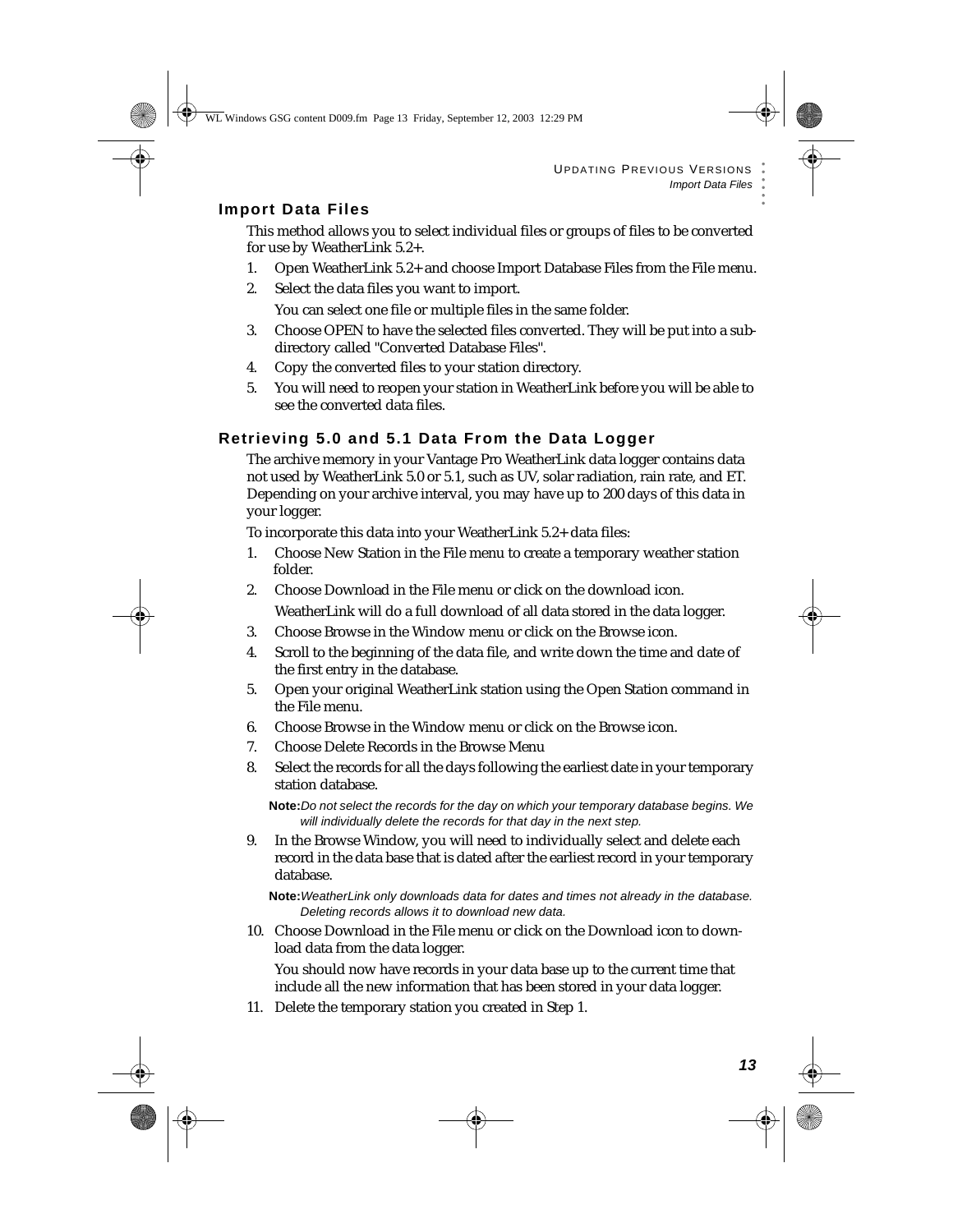# **Recalculate THSW Index - Vantage Pro Only**

WeatherLink 5.3 and later supports a new derived data parameter, the Temperature Humidity Sun Wind (THSW) Index. If you have a solar radiation sensor, you can have this value calculated for existing data by selecting the "Recalculate THSW Index" command in the Browse Menu, which is displayed when the Browse window is open.

**Note:** *Be sure to verify that the latitude and longitude settings and daylight savings time settings are correct before using this command.*

# **Troubleshooting Guide**

The following section answers some of the most commonly asked questions about WeatherLink®. Please consult this guide and WeatherLink Help before contacting Technical Support (see [page 17\)](#page-18-0).

## **Communications Problems**

**? Why can't the WeatherLink software communicate with the data logger and station?**

If you are having trouble establishing communication between the weather station and WeatherLink, start by checking the weather station's own diagnostics. Remove all power to the weather station and then restart it by restoring power (with the data logger still attached).

- **Note:** *Vantage Pro Only The data logger uses non-volatile memory, so you won't lose any data you've already recorded. However, make sure to put the console in Setup Mode by pressing and holding the [DONE] key, then pressing the [-] key before removing the batteries. This ensures the station will not try to write any data as the power goes off.*
	- You should hear three beeps, each of which occurs when the weather station passes one of its diagnostic tests. Each beep follows the previous after about one second. The first beep tells you the processor is running. The second beep will be for the logger (if installed) and the third beep is for the display. If you do not hear one or more of these beeps, contact Davis Instruments at 510-732-7814. (You'll only hear two beeps if you don't have the data logger installed.)
	- If you hear all three beeps, [See "Finding the Correct Serial Port" on](#page-12-0)  [page 11](#page-12-0) for instructions on checking your standard serial ports. If this identifies a serial port other than the one you selected in station setup, try connecting to the data logger again.
	- Vantage Pro Only make sure you are using the blue serial port adapter supplied with WeatherLink #6510C. The black Davis serial adapters will not work.
	- If you have a Monitor, Wizard or Perception station, make sure you are using the black serial port adapter supplied with WeatherLink #7862. The blue Davis serial adapters will not work.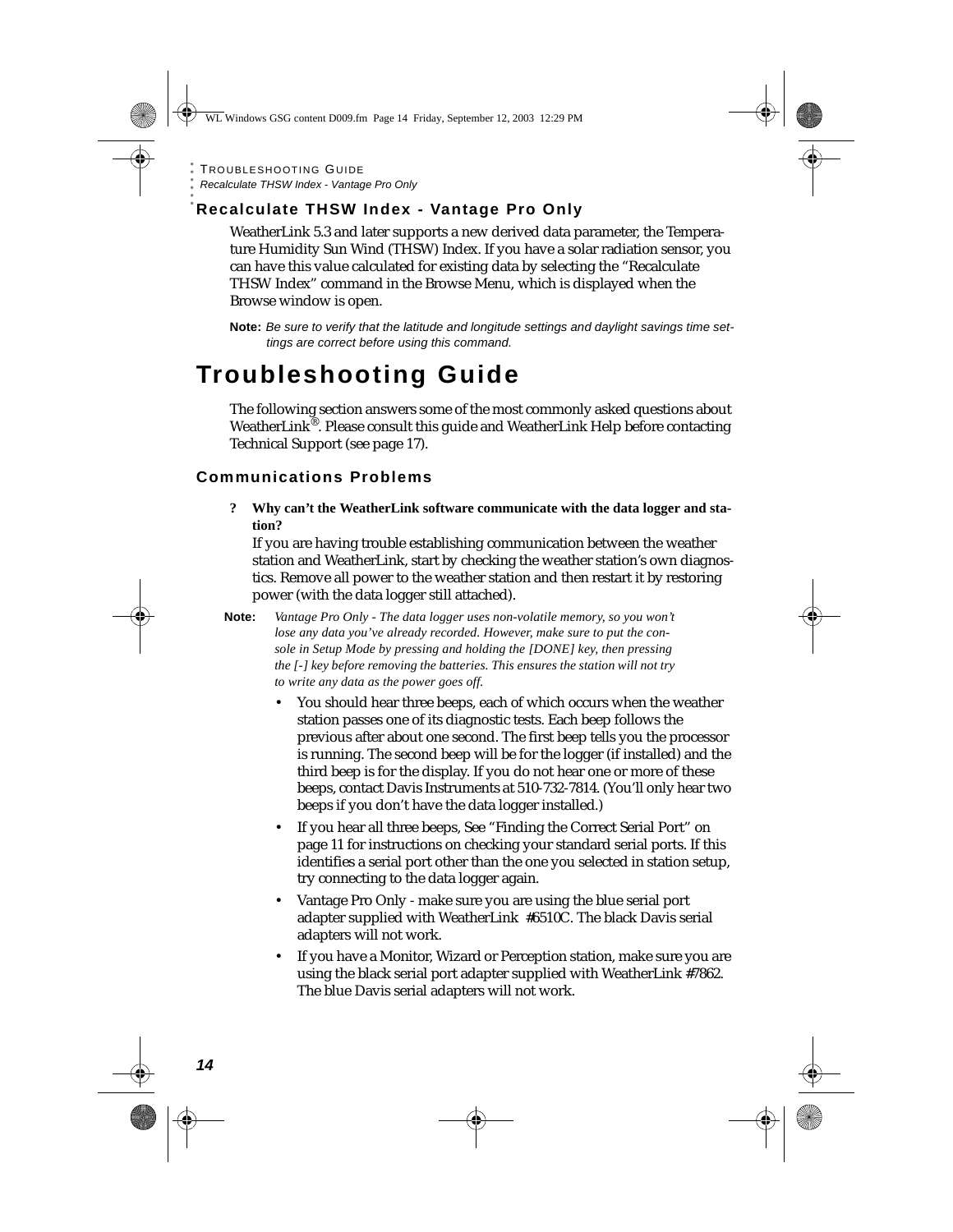- Check the Baud Rate setting on the console and in the serial port dialog box in the software. Make sure they're set to the same number.
- **Note:** *Enter the console's Setup Mode by pressing and holding the DONE key, then pressing the DOWN arrow key on the console. Scroll through the setup choices by pressing the BAR or DONE keys until you reach the Baud Rate screen. This screen only appears if the data logger is plugged into the console.*
	- Vantage Pro Only Enter the console's Setup Mode by pressing and holding the [DONE] key, then pressing the [-] key on the console. Scroll through the setup choices by pressing the [BAR] or [DONE] keys until you reach the Baud Rate screen. This screen only appears if the data logger is plugged into the console.
	- Monitor, Wizard and Perception Only Check the switch setting on the data logger. It will be set to either 1200 or 2400 Baud. If you still cannot connect or if the loopback test identifies the serial port you already have selected, eliminate the following possibilities. If you have questions on how to proceed, contact your PC vendor or PC technical support.

#### ▲ **You have a hardware device conflict.**

Check the device manager tab in the Windows® system properties dialog box to ensure that Windows recognizes your COM port. Consult your pc's documentation to see how to access the system properties dialog box.

#### ▲ **Your serial port uses a non-standard device name.**

WeatherLink recognizes serial ports named COM1 through COM10 only. To use a modem, you must specify the underlying COM port on your PC. To find out which port the modem's connected to, you can look in Windows' System Properties > Device Manager > "modem name" Properties > Modem > Port, where "modem name" is the name of the modem you have installed.

- ▲ **Your serial port is defective.**
- ▲ **The loopback connector or the WeatherLink adapter plug is bad.**

### **Program Problems**

- **? The barometer graph on the Bulletin does not "fill in" completely.**  When you first load the bulletin, the barometer graph will only fill in completely when you have data in your database for the last six hours. Make sure of the following:
	- ▲ **There is data in your database for the span of the barometer graph.**
	- ▲ **The time and date of the stored barometer data is correct in your database.**
	- ▲ **The time and date on the PC is correct.**
	- ▲ **The time and date on the weather station are correct.**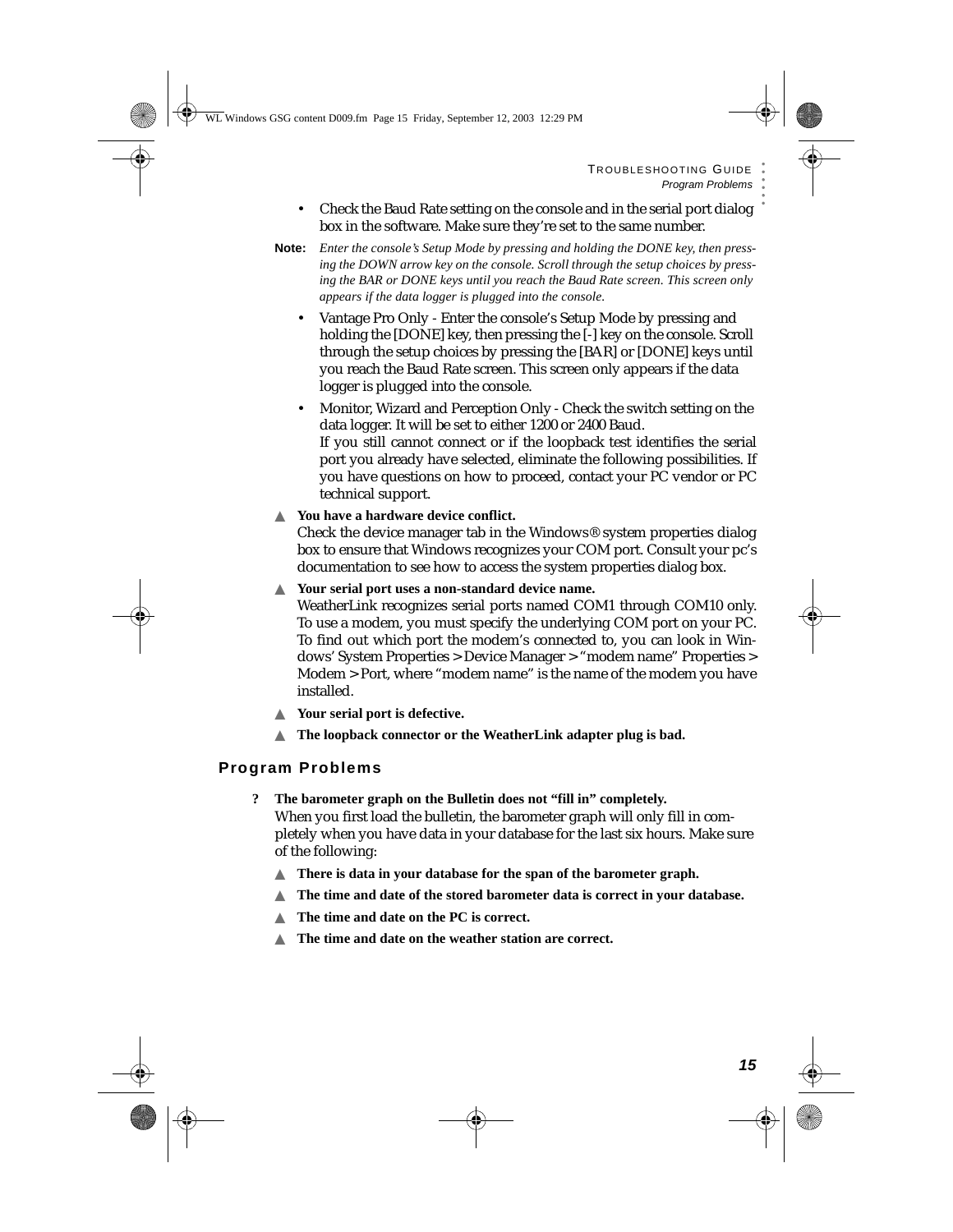**? No wind direction reading (or dashes instead of a reading) appears in my database.**

Be aware that if there is no wind speed when the direction is being sampled, wind direction is not recorded. During intervals with no wind speed, no direction will be recorded.

**CAUTION:***Since high wind speed is sampled more often, it is possible to have a high wind speed but no wind speed.*

#### **? Vantage Pro Only: WeatherLink says "No new data to download" but I know there's data there. What can I do?**

Vantage is smart enough to send only data it hasn't already sent to the computer. So, when you initiate a new download, the program will retrieve the first record after the last record shown in the WeatherLink's Browse Window. Older data is stored in the logger as a backup. To see how many of these backup records are stored in the logger, create a new station and download the data into this new database. Because there are no records stored in the station you just created, WeatherLink will download everything it has stored.

Next, try clearing the archive memory using the clear dialog box. You will lose any data not already downloaded in your archive memory, but all of your calibration numbers and alarm settings will remain intact. If this doesn't work, reboot your weather station (that is, remove, then restore all power to the station).

**CAUTION:** *Make sure to put the console in Setup Mode (by pressing the DONE and DOWN arrow keys) before removing the batteries. The ensures the station will not try to write any data when the power goes off.*

**? Monitor, Wizard and Perception Only: My archive memory is empty and I know it should not be. What can I do?**

First try using the "Set Archive Interval" command in the Setup menu to clear the archive memory and see if this corrects the problem. You will lose any undownloaded data in your archive memory, but all your calibration numbers and alarm settings will remain intact. If this doesn't work, restart your weather station by removing the AC power adapter and the backup battery and then reconnecting them. All data which has not been downloaded will be lost. You will also have to reset all console settings such as the barometer, calibration numbers, and alarm settings.

**? Monitor, Wizard and Perception Only: After successfully downloading, the data does not appear in my database. Where is it?** The most likely possibility in this case is that the time and date on your weather station are incorrect. This usually happens if there is a power outage and you don't reset the time and date afterwards. In this case the data was written into the wrong time and month. Correctly set the time and date on your weather station and all future data should download correctly. It is also possible, if you have multiple stations, that you downloaded data into the wrong station's database. Make sure the desired station is open before downloading.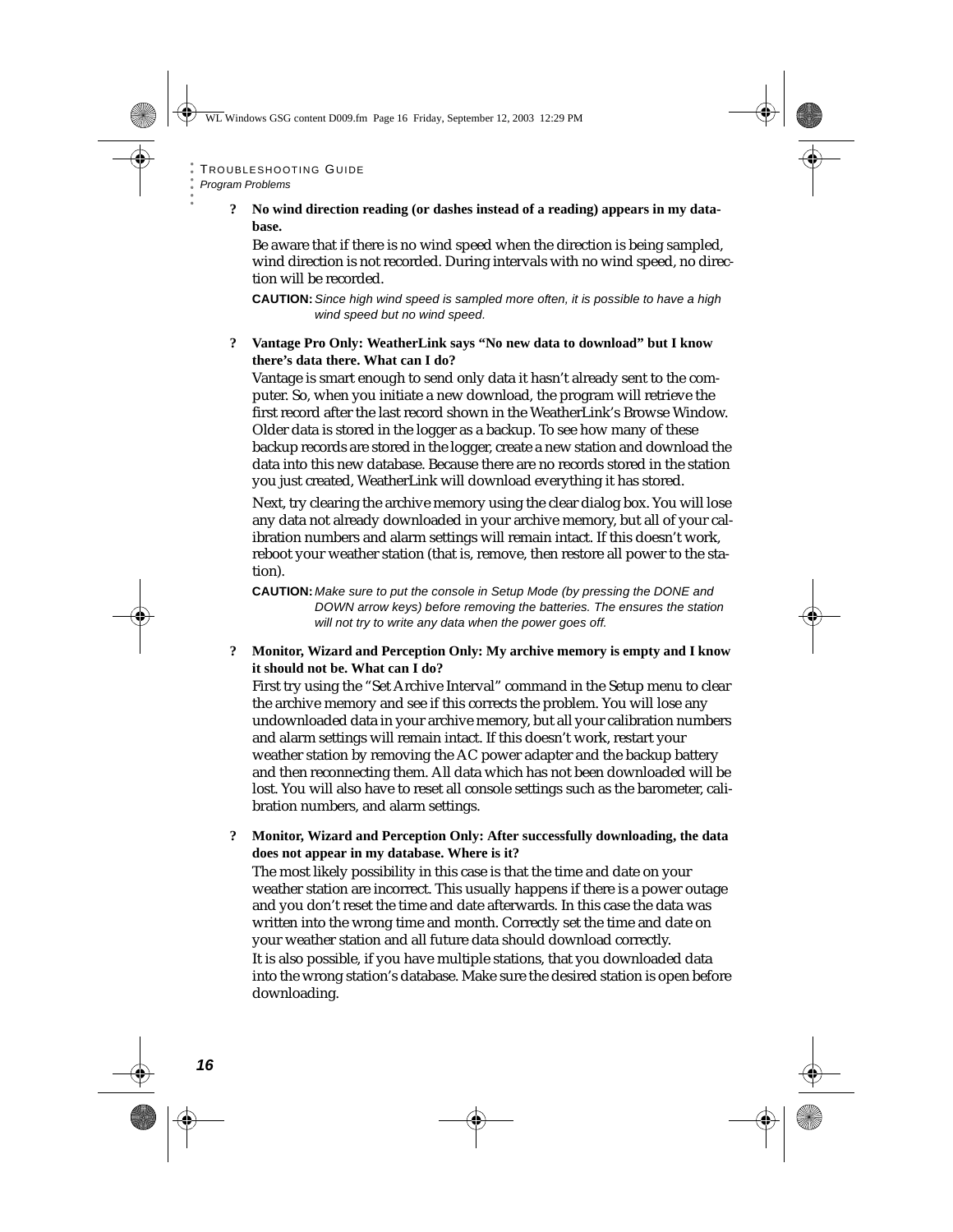- **? When viewing data, dashes appear in place of a value for functions other than wind direction. Why?** If no data was recorded by a sensor (for example, the sensor was disconnected or radio interference blocked reception) or if bad data was recorded for a sensor (for example, the sensor was malfunctioning), the software dashes out the entry rather than showing invalid data. You can use the record editor to correct these entries.
- **? The data I want to see, such as humidity (Monitor), or solar radiation, soil moisture, or Temp 2 (Vantage Pro) is missing completely or is greyed-out?** All optional sensors must be enabled in the Station Configuration setup dialog box before the data will be displayed in WeatherLink. If you are not seeing data from a sensor that is installed in your weather station, be sure check the Station Configuration in the Setup Menu and make sure the sensor has been selected.

## <span id="page-18-0"></span>**Contacting Davis Technical Support**

If you have questions about WeatherLink software, or encounter problems installing or operating the software, please contact Davis Technical Support. Most questions can be answered while you are on the phone.

**Note:** *Sorry, we are unable to accept collect calls.*

**(510) 732-7814** – Monday – Friday, 7:00 a.m. – 5:30 p.m. Pacific Time **(510) 670-0589** – Fax Technical Support **support@davisnet.com** – E-mail to Technical Support **info@davisnet.com** – E-mail to Davis Instruments. **www.davisnet.com** – Copies of User Manuals are available on the "Support" page. Watch for FAQs and other updates. Subscribe to the e-newsletter.